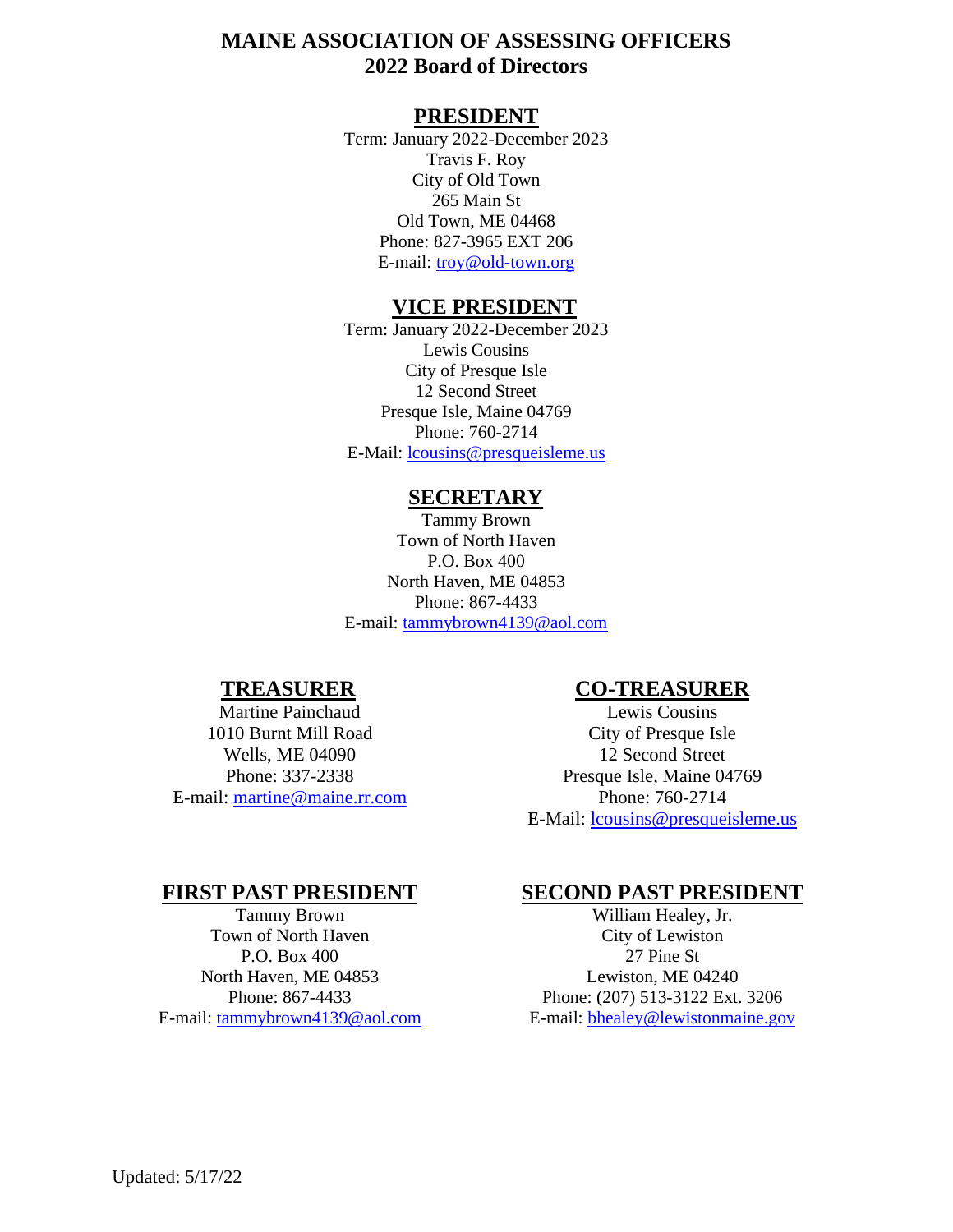#### **2022 Directors**

Dan Robinson Town of Kennebunk 1 Summer Street Kennebunk, ME 04043 Phone: 985-2102 E-mail: [drobinson@kennebunkmaine.us](mailto:drobinson@kennebunkmaine.us)

Martine Painchaud 1010 Burnt Mill Road Wells, ME 04090 Phone: 337-2338 E-mail: [martine@maine.rr.com](mailto:martine@maine.rr.com) Cynthia Namer Town of Paris 33 Market Sq South Paris, ME Phone: 743-2501 E-mail: [assessor@parismaine.org](mailto:assessor@parismaine.org)

Taylor Burns Town of Brunswick 85 Union Street Brunswick, ME 04011 Phone: 725-6659 E-mail: [tburns@brunswickme.org](cmd://Extended/SendEmail?&MasterCustomerId=000000215845&SubCustomerId=0&ToAddress=tburns@brunswickme.org)

# **2022 - 2023 Directors**

Darryl McKenney Town of Waldoboro P.O. Box J Waldoboro, ME 04572 Phone: 832-5369 Fax: 832-6061 E-mail: [assessor@waldoboromaine.org](mailto:assessor@waldoboromaine.org)

Luke Vigue Town of York 186 York Street York, ME 03909-1314 Phone: 363-1005 Ext. 6063 E-mail: [lvigue@yorkmaine.org](mailto:lvigue@yorkmaine.org)

Theresa Duff Town of Houlton 21 Water Street Houlton, ME 04730-2020 Phone: 532-7111 E-mail:<tax.assessor@houlton-maine.com> Ruth Birtz Town of Lincoln 63 Main Street Lincoln, Maine 04457-1496 Phone: 794-3372 Fax: 794-2606 E-mail: [assessor@lincolmaine.org](mailto:assessor@lincolmaine.org)

Elisa Trepanier Town of Windham 8 School Road Windham, ME 04062-4899 Phone: 894-5900 EXT 6511 E-mail:<maps@windhammaine.us>